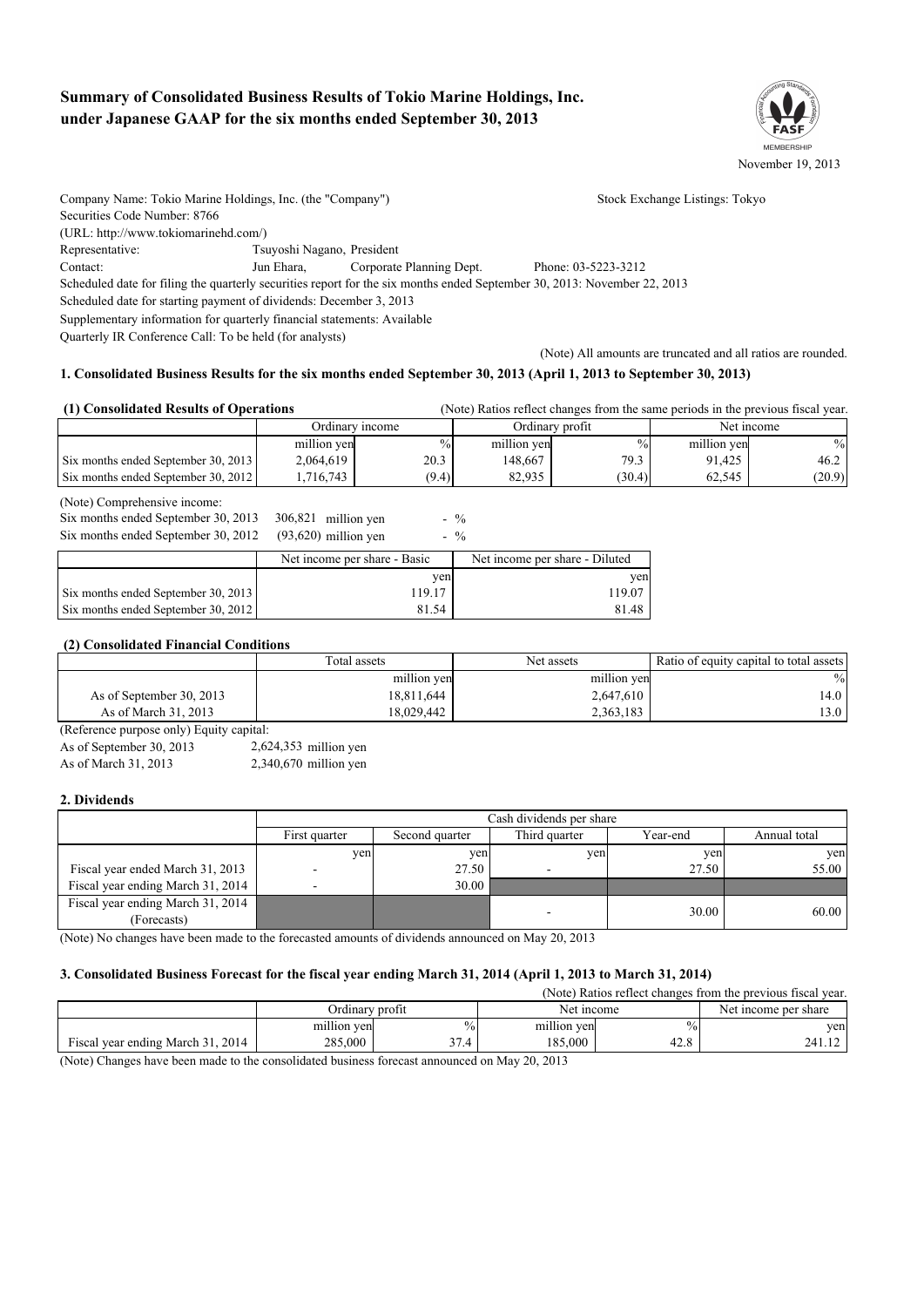#### **\*Notes**

(1) Significant changes with respect to the subsidiaries of the Company (changes in Specified Subsidiaries that resulted in a change in the scope of consolidation) during the six months ended September 30, 2013: None

(2) Changes in accounting policies, changes in accounting estimates, and retrospective restatements

- (a) Changes in accounting policies to reflect amendments of accounting standards and related matters: None
	- (b) Changes in accounting policies other than (a): None
- (c) Changes in accounting estimates: None
- (d) Retrospective restatements: None

#### (3) Number of shares issued (common share)

| (a) Total number of the shares issued (including treasury shares)    |                    |                    |  |
|----------------------------------------------------------------------|--------------------|--------------------|--|
| As of September 30, 2013                                             | 769,524,375 shares |                    |  |
| As of March 31, 2013                                                 | 769,524,375 shares |                    |  |
| (b) Number of treasury shares held                                   |                    |                    |  |
| As of September 30, 2013                                             | 2,284,336 shares   |                    |  |
| As of March 31, 2013                                                 | 2,490,205 shares   |                    |  |
| (c) Average number of shares outstanding                             |                    |                    |  |
| During the six months ended September 30, 2013                       |                    | 767,172,487 shares |  |
| 767,007,710 shares<br>During the six months ended September 30, 2012 |                    |                    |  |

## **Summary of Non-consolidated Business Results of Tokio Marine Holdings, Inc. under Japanese GAAP for the six months ended September 30, 2013**

## **1. Non-consolidated Business Results for the six months ended September 30, 2013 (April 1, 2013 to September 30, 2013)**

| (1) Non-consolidated Results of Operations |                  | (Note) Ratios reflect changes from the same periods in the previous fiscal year. |                  |               |                 |        |             |        |
|--------------------------------------------|------------------|----------------------------------------------------------------------------------|------------------|---------------|-----------------|--------|-------------|--------|
|                                            | Operating income |                                                                                  | Operating profit |               | Ordinary profit |        | Net income  |        |
|                                            | million yen      | $\%$                                                                             | million yen      | $\frac{0}{0}$ | million yen     | $\%$   | million yen | $\%$   |
| Six months ended September 30, 2013        | 15.124           | (32.6)                                                                           | 1.481            | (40.1)        | 11.513          | (39.7) | 11.519      | (39.6) |
| Six months ended September 30, 2012        | 22,439           | (7.7)                                                                            | 19.176           | (9.5)         | 19.080          | (10.1) | 19,083      | (10.2) |

|                                     | Net income per share - Basic |
|-------------------------------------|------------------------------|
|                                     | ven                          |
| Six months ended September 30, 2013 | 15.01                        |
| Six months ended September 30, 2012 | 24.88                        |

## **(2) Non-consolidated Financial Conditions**

|                          | Total assets | Net assets  | Ratio of equity capital to total assets |
|--------------------------|--------------|-------------|-----------------------------------------|
|                          | million yen  | million yen | $\%$                                    |
| As of September 30, 2013 | 2,500,122    | 2,498,384   | 99.9                                    |
| As of March 31, 2013     | 2,509,192    | 2,507,720   | 99.9                                    |

(Reference purpose only) Equity capital:

As of September 30, 2013 As of March 31, 2013 2,505,956 million yen 2,496,833 million yen

## **2. Non-consolidated Business Forecast for the fiscal year ending March 31, 2014 (April 1, 2013 to March 31, 2014)**

|                                   |                                |        |                 |                |             |               | (Note) Ratios reflect changes from the previous fiscal year. |
|-----------------------------------|--------------------------------|--------|-----------------|----------------|-------------|---------------|--------------------------------------------------------------|
|                                   | Net income<br>Operating income |        |                 | Net income per |             |               |                                                              |
|                                   |                                |        | Ordinary profit |                |             |               | share                                                        |
|                                   | million yen                    | $\%$   | million yen     | $\frac{0}{0}$  | million yen | $\frac{0}{0}$ | yen                                                          |
| Fiscal year ending March 31, 2014 | 18.000                         | (63.1) | 1.000           | 73.7<br>، ب    | 1.000       | (73.7)        | 14.33                                                        |

## **\*Disclosure regarding the execution of the interim audit process**

This "Summary of Consolidated Business Results" is outside the scope of the external auditor's interim audit procedure required by the Financial Instruments and Exchange Act. The interim audit process has not been completed as of the date of the disclosure in the "Summary of Consolidated Business Results".

## **\*Notes concerning the business forecast and other items**

1. Any business forecasts contained in this document are based on information available to the Company as of the date of this document and certain assumptions, and actual results may materially differ from the forecasts depending upon various factors.

2. The Company prepared its consolidated and non-consolidated interim financial statements for the six months ended September 30, 2013 because it is a "specific business company" as defined in Article 17-15, paragraph 2 of the Cabinet Office Ordinance on Disclosure of Company Information.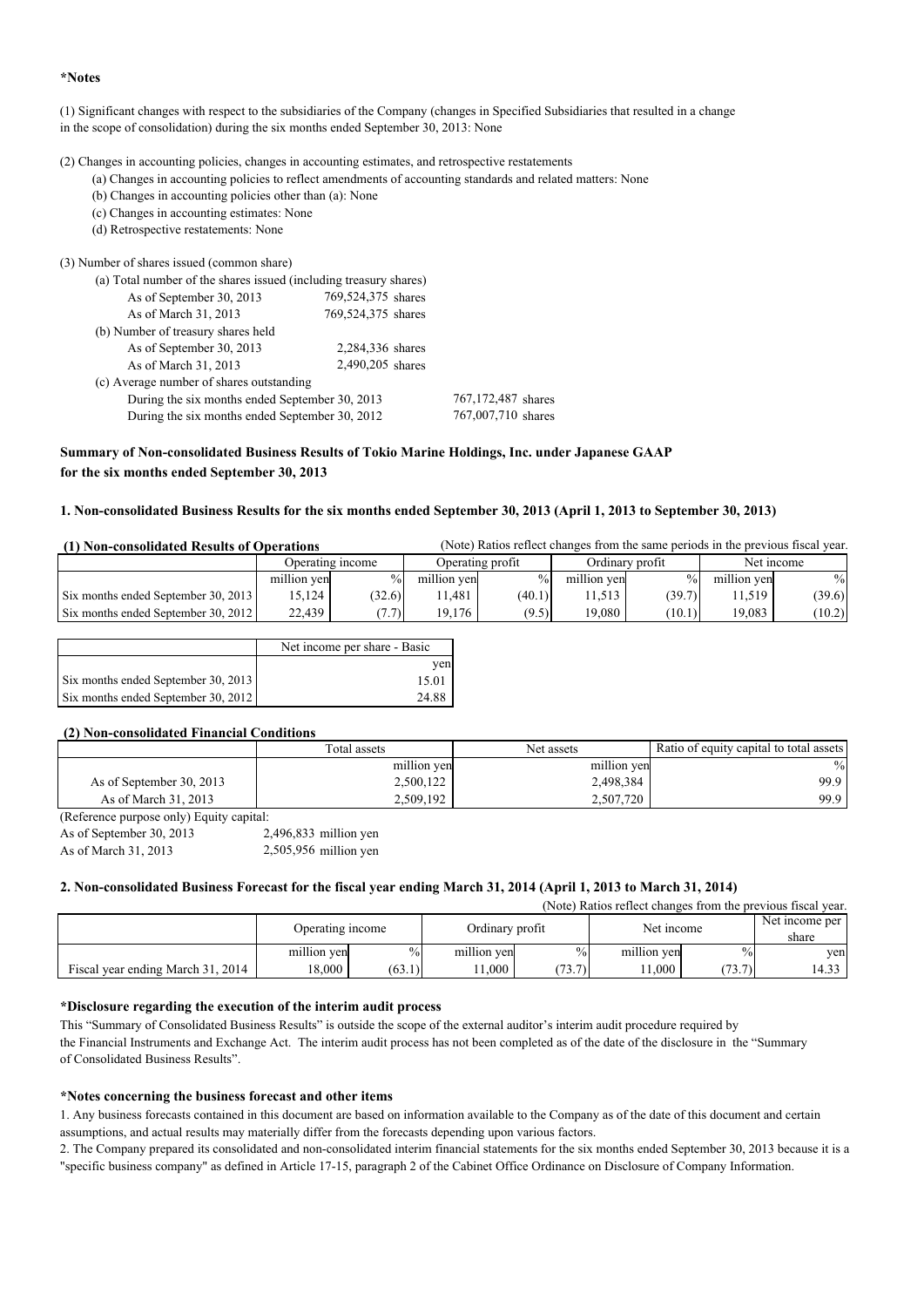# Contents of Appendix

| 1. Qualitative information concerning the consolidated business results for the six months ended                                                                                                                              |
|-------------------------------------------------------------------------------------------------------------------------------------------------------------------------------------------------------------------------------|
| September 30, 2013 $\cdots$ $\cdots$ $\cdots$ $\cdots$ $\cdots$ $\cdots$ $\cdots$ $\cdots$ $\cdots$ $\cdots$ $\cdots$ $\cdots$ $\cdots$ $\cdots$ $\cdots$                                                                     |
| (1) Qualitative information concerning the consolidated results of operations  2                                                                                                                                              |
|                                                                                                                                                                                                                               |
|                                                                                                                                                                                                                               |
|                                                                                                                                                                                                                               |
|                                                                                                                                                                                                                               |
|                                                                                                                                                                                                                               |
| (2) Consolidated Statement of Income and Consolidated Statement of Comprehensive Income 5                                                                                                                                     |
|                                                                                                                                                                                                                               |
|                                                                                                                                                                                                                               |
|                                                                                                                                                                                                                               |
|                                                                                                                                                                                                                               |
| (2) Premiums written and claims paid by lines of insurance manufactured and 11                                                                                                                                                |
| $(3)$ Securities $\cdots$ $\cdots$ $\cdots$ $\cdots$ $\cdots$ $\cdots$ $\cdots$ $\cdots$ $\cdots$ $\cdots$ $\cdots$ $\cdots$ $\cdots$ $\cdots$ $\cdots$ $\cdots$                                                              |
| (4) Derivative financial instruments (and the contract of the contract of the property of the contract of the contract of the contract of the contract of the contract of the contract of the contract of the contract of the |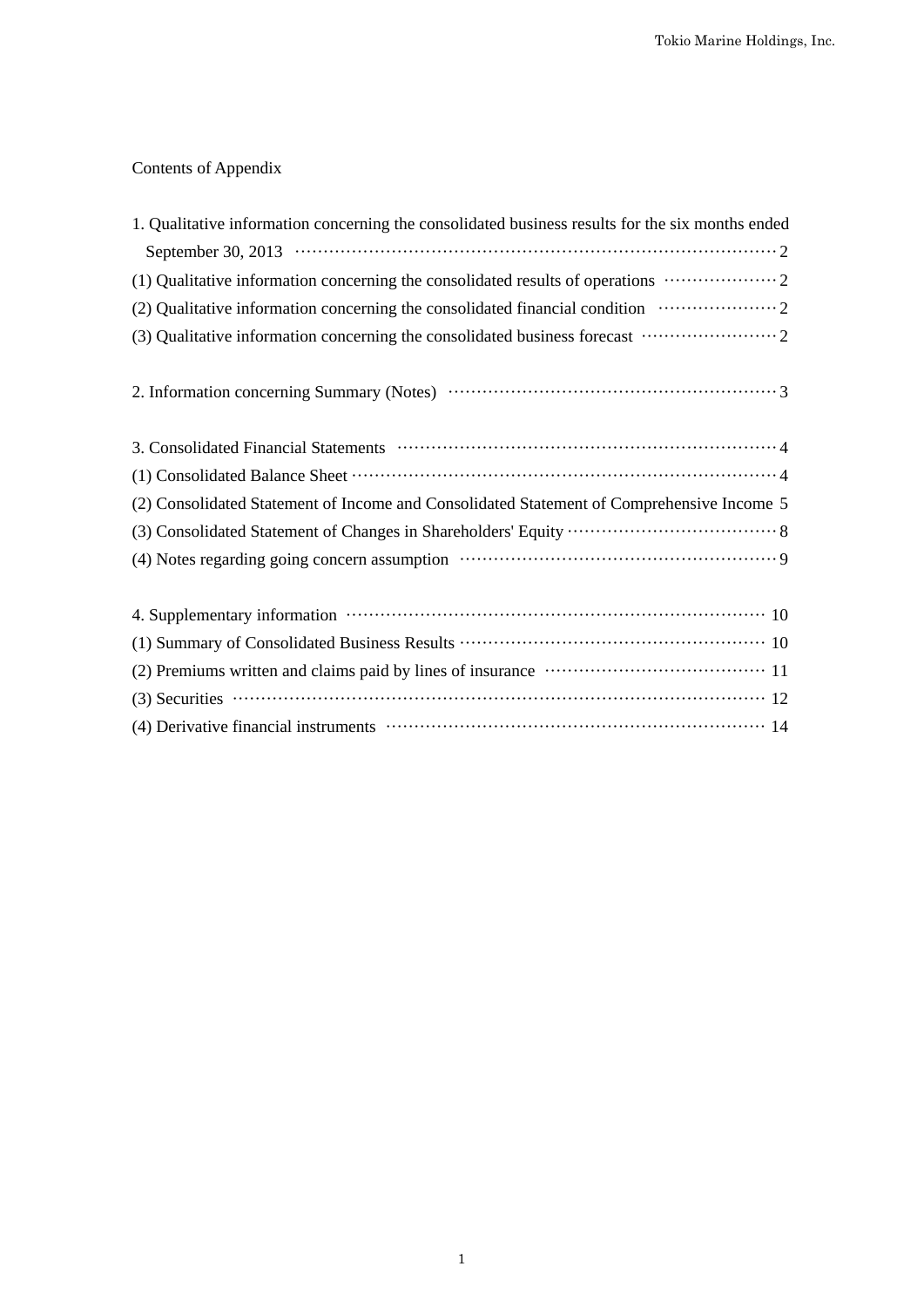# **1. Qualitative information concerning the consolidated business results for the six months ended September 30, 2013**

# **(1) Qualitative information concerning the consolidated results of operations**

During the six months ended September 30, 2013, the European and U.S. economies continued to make gradual improvement. In some developing nations, economic growth slowed.

In Japan, the economy continued to improve owing to the monetary easing policies implemented by the Bank of Japan, an increase in public spending, and other factors.

Under these conditions, as a result of our efforts to improve performance centered on our property and casualty and life insurance businesses, our operating results for the six months ended September 30, 2013 were as follows:

Compared to the six months ended September 30, 2012, ordinary income increased by 347.8 billion yen to 2,064.6 billion yen, the main components of which were underwriting income of 1,669.4 billion yen and investment income of 355.6 billion yen. Compared to the six months ended September 30, 2012, ordinary expenses increased by 282.1 billion yen to 1,915.9 billion yen, the main components of which were underwriting expenses of 1,571.3 billion yen, investment expenses of 30.9 billion yen, and operating and general administrative expenses of 308.0 billion yen.

As a result, ordinary profit for the six months ended September 30, 2013 increased by 65.7 billion yen from the same period in the prior year to 148.6 billion yen.

Net income for the six months ended September 30, 2013, composed of ordinary profit plus extraordinary gains minus extraordinary losses and total income taxes, increased by 28.8 billion yen from the same period in the prior year to 91.4 billion yen.

# **(2) Qualitative information concerning the consolidated financial condition**

As of September 30, 2013, consolidated total assets were 18,811.6 billion yen. This represents an increase of 782.2 billion yen from March 31, 2013, which was mainly due to the increase in value of the assets of overseas consolidated companies driven by depreciation of yen.

# **(3) Qualitative information concerning the consolidated business forecast**

The Company has revised its consolidated business forecast for the fiscal year ending March 31, 2014. The revised consolidated business forecast for the fiscal year ending March 31, 2014 is 285.0 billion yen in ordinary profit and 185.0 billion yen in net income. The forecast is primarily based on the following assumptions:

- With regard to net premiums written and life insurance premiums, the Company expects 2,800.0 billion yen and 440.0 billion yen respectively, based on the Company's own projections taking into consideration the business results for the six months ended September 30, 2013 and for previous years.
- With regard to net claims paid, the Company anticipates payment of natural disaster-related claims in the amount of 35.0 billion yen for Tokio Marine & Nichido Fire Insurance Co., Ltd. and 3.0 billion yen for Nisshin Fire & Marine Insurance Co., Ltd., taking into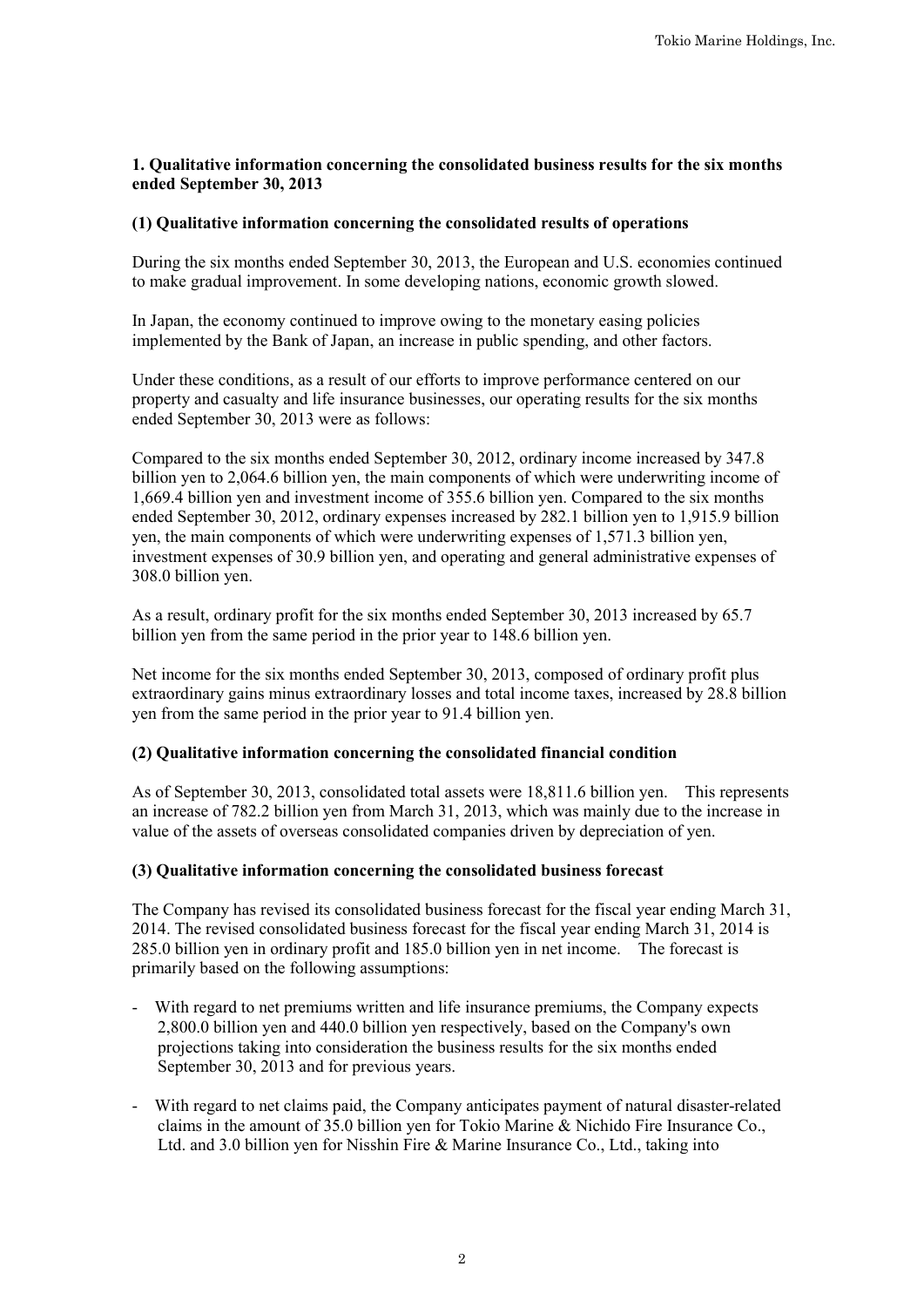consideration the actual loss emergence for the six months ended September 30, 2013 and for previous years.

- With regard to interest rates, exchange rates and equity market conditions, the Company's forecast assumes that there are no major changes from the September 30, 2013 through the March 31, 2014 end of the fiscal year.

The forecast described above is based on the information available to the Company as of the date of this document and the assumptions above. The actual results may materially differ from the forecast depending upon various factors.

# **2. Information concerning Summary (Notes)**

None.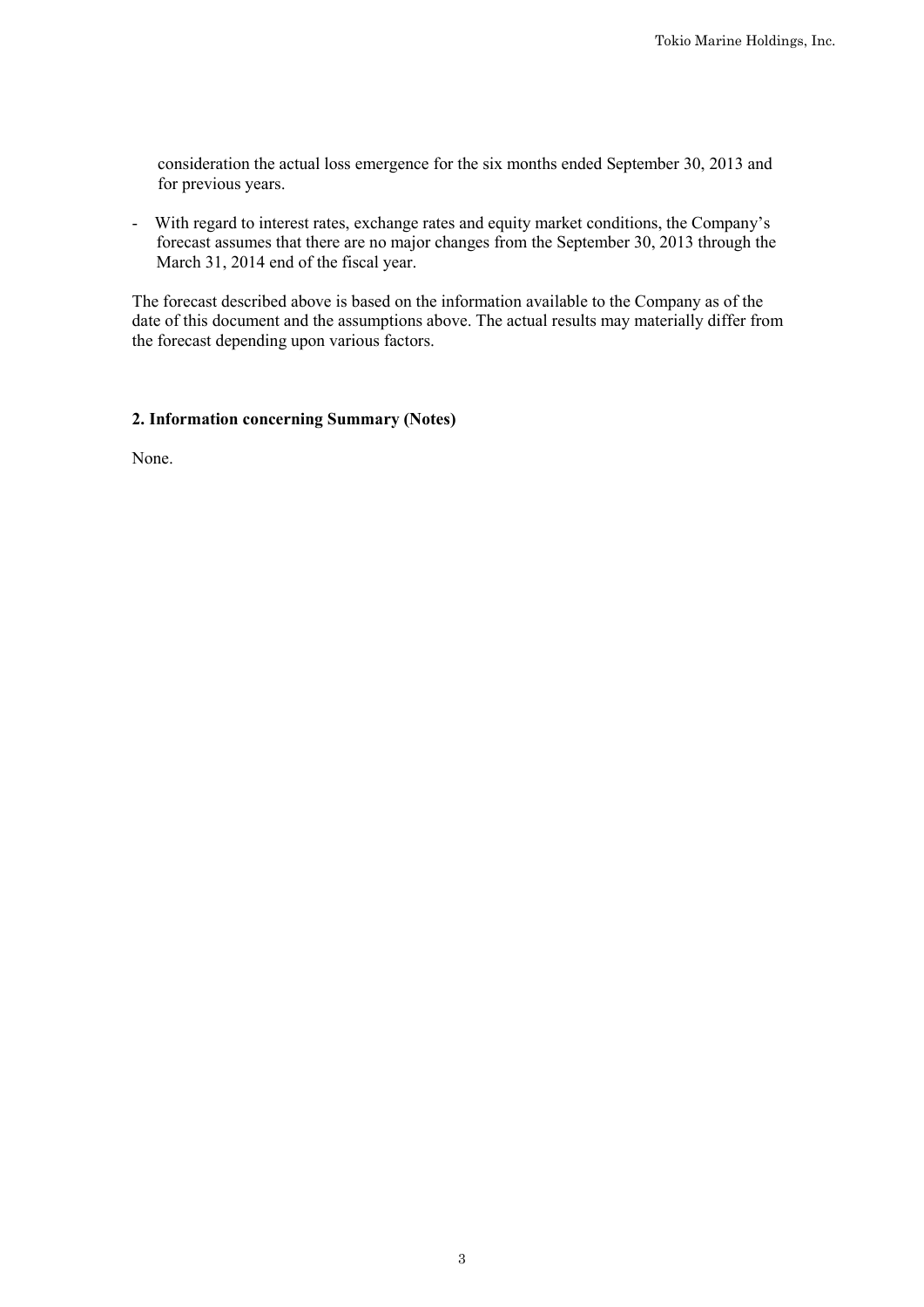# **3. Consolidated Financial Statements**

# **(1) Consolidated Balance Sheet**

(Yen in millions)

|                                                   | As of March 31, 2013 | As of September 30, 2013 |
|---------------------------------------------------|----------------------|--------------------------|
| <b>Assets</b>                                     |                      |                          |
| Cash and bank deposits                            | 436,113              | 447,637                  |
| Call loans                                        | 211,216              | 215,445                  |
| Receivables under resale agreements               | 299,917              | 200,965                  |
| Receivables under security borrowing transactions | 28,366               | 14,608                   |
| Monetary receivables bought                       | 796,195              | 822,528                  |
| Money trusts                                      | 5,399                | 2,785                    |
| Securities                                        | 13,845,820           | 14,662,383               |
| Loans                                             | 380,884              | 382,505                  |
| Tangible fixed assets                             | 306,965              | 302,156                  |
| Intangible fixed assets                           | 428,196              | 435,371                  |
| Other assets                                      | 1,207,109            | 1,232,790                |
| Deferred tax assets                               | 50,119               | 57,608                   |
| Customers' liabilities under acceptances and      |                      |                          |
| guarantees                                        | 71,766               | 72,565                   |
| Allowance for doubtful accounts                   | (38, 631)            | (37,707)                 |
| <b>Total assets</b>                               | 18,029,442           | 18,811,644               |
| <b>Liabilities</b>                                |                      |                          |
| Insurance liabilities                             | 12,784,044           | 13,237,457               |
| Outstanding claims                                | 1,685,114            | 1,819,218                |
| Underwriting reserves                             | 11,098,930           | 11,418,239               |
| Corporate bonds                                   | 139,304              | 137,847                  |
| Other liabilities                                 | 2,167,815            | 2,140,097                |
| Payables under security lending transactions      | 1,113,960            | 1,089,702                |
| Other liabilities                                 | 1,053,854            | 1,050,395                |
| Provision for retirement benefit                  | 186,395              | 188,335                  |
| Provision for retirement benefit for directors    | 31                   | 34                       |
| Provision for employees' bonus                    | 36,794               | 38,023                   |
| Reserve under the special law                     | 74,491               | 76,700                   |
| Price fluctuation reserve                         | 74,491               | 76,700                   |
| Deferred tax liabilities                          | 105,099              | 177,571                  |
| Negative goodwill                                 | 100,515              | 95,400                   |
| Acceptances and guarantees                        | 71,766               | 72,565                   |
| <b>Total liabilities</b>                          | 15,666,258           | 16,164,034               |
| Net assets                                        |                      |                          |
| Shareholders' equity                              |                      |                          |
| Share capital                                     | 150,000              | 150,000                  |
| Retained earnings                                 | 1,088,315            | 1,157,294                |
| Treasury shares                                   | (7,237)              | (6, 643)                 |
| Total shareholders' equity                        | 1,231,078            | 1,300,650                |
| Accumulated other comprehensive income            |                      |                          |
| Unrealized gains on securities, net of taxes      | 1,172,896            | 1,280,929                |
| Deferred gains (losses) on hedge transactions     | 21,921               | 18,730                   |
| Foreign currency translation adjustments          | (85, 226)            | 24,043                   |
| Total accumulated other comprehensive income      | 1,109,592            | 1,323,703                |
| Share acquisition rights                          | 1,763                | 1,551                    |
| Non-controlling interests                         | 20,749               | 21,705                   |
| <b>Total net assets</b>                           | 2,363,183            | 2,647,610                |
| <b>Total liabilities and net assets</b>           | 18,029,442           | 18,811,644               |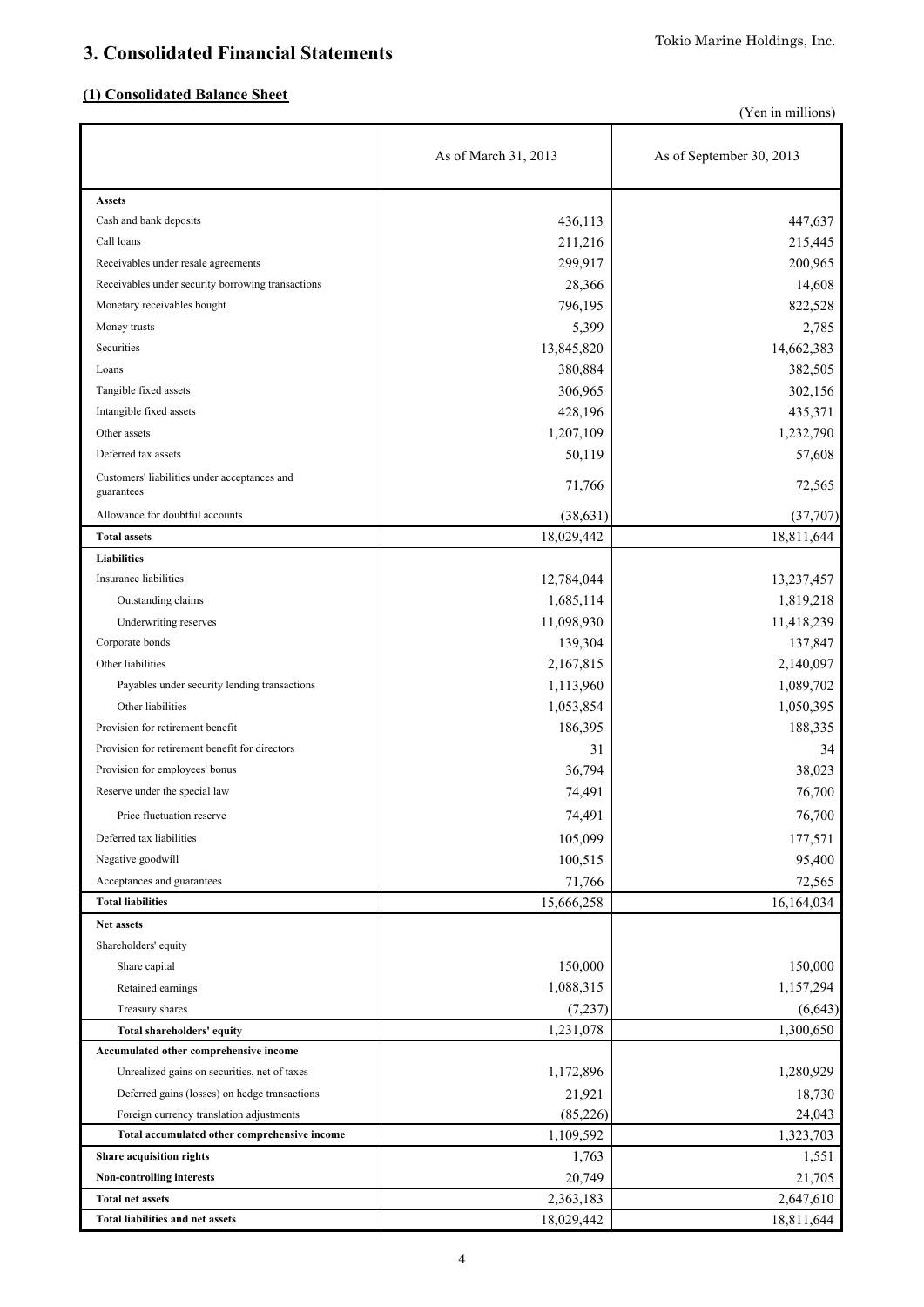# **(2) Consolidated Statement of Income and Consolidated Statement of Comprehensive Income (Consolidated Statement of Income)**

|                                                                                    | (Yen in millions)                                                            |                                                                              |  |  |  |
|------------------------------------------------------------------------------------|------------------------------------------------------------------------------|------------------------------------------------------------------------------|--|--|--|
|                                                                                    | Six months ended September 30, 2012<br>(April 1, 2012 to September 30, 2012) | Six months ended September 30, 2013<br>(April 1, 2013 to September 30, 2013) |  |  |  |
| <b>Ordinary income</b>                                                             | 1,716,743                                                                    | 2,064,619                                                                    |  |  |  |
| <b>Underwriting income</b>                                                         | 1,545,488                                                                    | 1,669,457                                                                    |  |  |  |
| Net premiums written                                                               | 1,251,154                                                                    | 1,415,093                                                                    |  |  |  |
| Deposit premiums from policyholders                                                | 59,198                                                                       | 55,315                                                                       |  |  |  |
| Investment income on deposit premiums                                              | 28,470                                                                       | 27,094                                                                       |  |  |  |
| Life insurance premiums                                                            | 181,048                                                                      | 168,318                                                                      |  |  |  |
| Reversal of outstanding claims                                                     | 24,043                                                                       |                                                                              |  |  |  |
| <b>Investment</b> income                                                           | 135,449                                                                      | 355,638                                                                      |  |  |  |
| Interest and dividends                                                             | 123,373                                                                      | 145,771                                                                      |  |  |  |
| Gains on money trusts                                                              |                                                                              |                                                                              |  |  |  |
|                                                                                    | $\theta$                                                                     | 101                                                                          |  |  |  |
| Gains on trading securities                                                        | 1,948                                                                        | 9,627                                                                        |  |  |  |
| Gains on sales of securities                                                       | 26,270                                                                       | 63,783                                                                       |  |  |  |
| Gains on redemption of securities                                                  | 433                                                                          | 638                                                                          |  |  |  |
| Gains on derivatives                                                               | 10,112                                                                       |                                                                              |  |  |  |
| Investment gains on separate accounts                                              |                                                                              | 148,593                                                                      |  |  |  |
| Transfer of investment income on deposit premiums                                  | (28, 470)                                                                    | (27,094)                                                                     |  |  |  |
| Other ordinary income                                                              | 35,805                                                                       | 39,524                                                                       |  |  |  |
| Amortization of negative goodwill                                                  | 5,124                                                                        | 5,114                                                                        |  |  |  |
| Equity in earnings of affiliates                                                   | 74                                                                           |                                                                              |  |  |  |
| <b>Ordinary expenses</b>                                                           | 1,633,807                                                                    | 1,915,952                                                                    |  |  |  |
| <b>Underwriting expenses</b>                                                       | 1,282,229                                                                    | 1,571,323                                                                    |  |  |  |
| Net claims paid                                                                    | 762,182                                                                      | 745,723                                                                      |  |  |  |
| Loss adjustment expenses                                                           | 59,543                                                                       | 59,532                                                                       |  |  |  |
| Agency commissions and brokerage                                                   | 232,064                                                                      | 270,410                                                                      |  |  |  |
| Maturity refunds to policyholders                                                  | 112,434                                                                      | 106,958                                                                      |  |  |  |
| Dividends to policyholders                                                         | 281                                                                          | 70                                                                           |  |  |  |
| Life insurance claims                                                              | 84,045                                                                       | 148,498                                                                      |  |  |  |
| Provision for outstanding claims                                                   |                                                                              | 45,637                                                                       |  |  |  |
| Provision for underwriting reserves                                                | 28,323                                                                       | 193,274                                                                      |  |  |  |
| <b>Investment expenses</b>                                                         | 94,034                                                                       | 30,923                                                                       |  |  |  |
| Losses on money trusts                                                             | 226                                                                          | 33                                                                           |  |  |  |
| Losses on sales of securities                                                      | 3,081                                                                        | 7,041                                                                        |  |  |  |
| Impairment losses on securities                                                    | 31,600                                                                       | 4,454                                                                        |  |  |  |
| Losses on redemption of securities                                                 | 679                                                                          | 364                                                                          |  |  |  |
| Losses on derivatives                                                              |                                                                              | 17,106                                                                       |  |  |  |
| Investment losses on separate accounts                                             | 49,912                                                                       |                                                                              |  |  |  |
| Operating and general administrative expenses                                      | 255,140                                                                      | 308,010                                                                      |  |  |  |
| Other ordinary expenses                                                            | 5,032                                                                        | 8,012                                                                        |  |  |  |
| Interest expenses                                                                  | 1,865                                                                        | 3,358                                                                        |  |  |  |
| Losses on bad debts                                                                | 152                                                                          | 14                                                                           |  |  |  |
| Equity in losses of affiliates                                                     |                                                                              | 1,411                                                                        |  |  |  |
| Amortization of deferred assets under Article 113 of<br>the Insurance Business Act | 1,149                                                                        | 1,600                                                                        |  |  |  |
| Deferred expenses under Article 113 of the Insurance<br><b>Business Act</b>        | (2,629)                                                                      | (2,316)                                                                      |  |  |  |
| Ordinary profit                                                                    | 82,935                                                                       | 148,667                                                                      |  |  |  |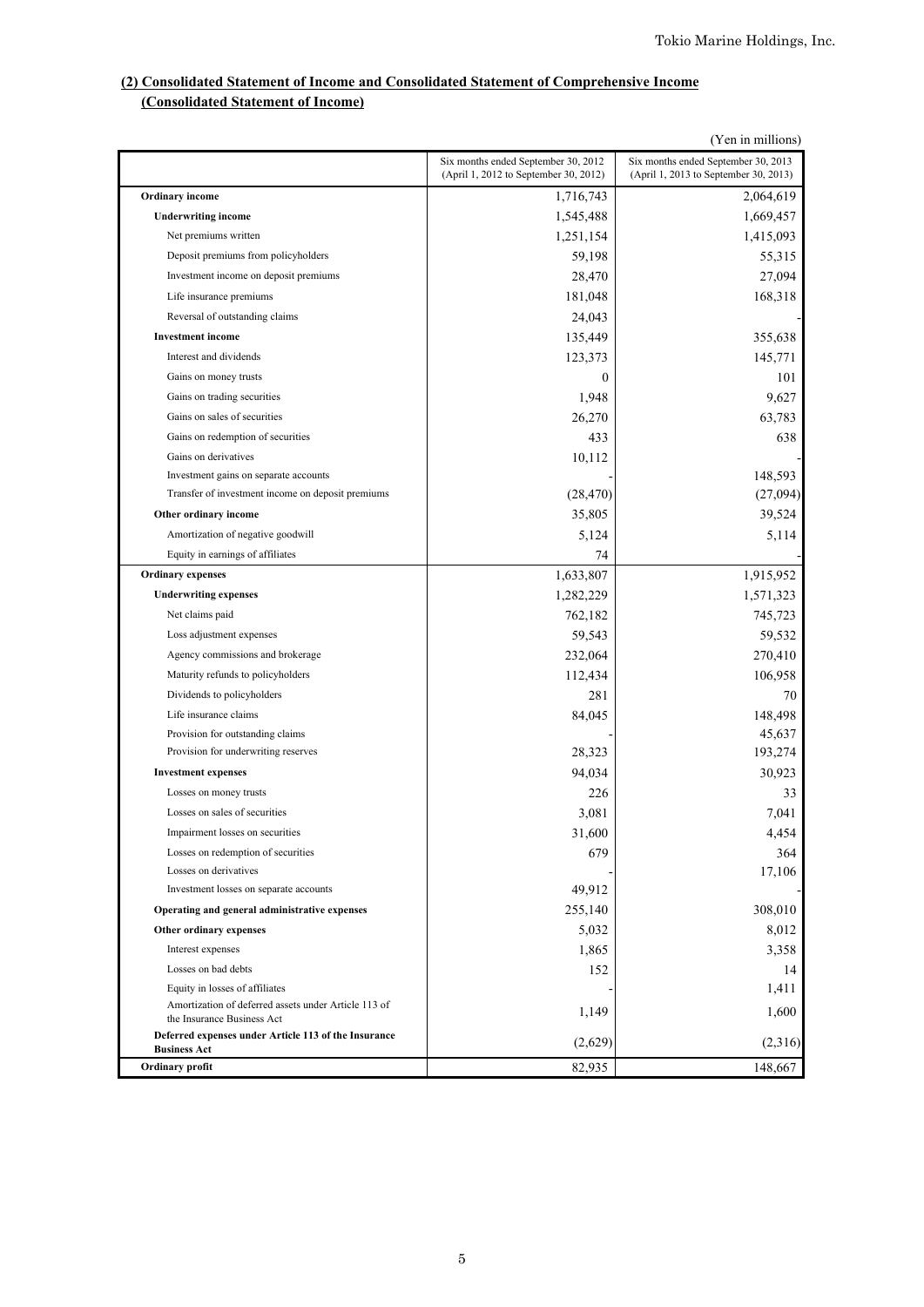|  | (Yen in millions) |
|--|-------------------|

|                                                            | Six months ended September 30, 2012   | Six months ended September 30, 2013   |
|------------------------------------------------------------|---------------------------------------|---------------------------------------|
|                                                            | (April 1, 2012 to September 30, 2012) | (April 1, 2013 to September 30, 2013) |
| <b>Extraordinary gains</b>                                 | 19,850                                | 1,239                                 |
| Gains on disposal of fixed assets                          | 8,882                                 | 1,220                                 |
| Gains on changes in equity of subsidiaries and affiliates  |                                       | 18                                    |
| Reversal of reserve under the special law                  | 9,609                                 |                                       |
| Reversal of price fluctuation reserve                      | 9,609                                 |                                       |
| Other extraordinary gains                                  | 1,358                                 |                                       |
| <b>Extraordinary losses</b>                                | 9,445                                 | 3,905                                 |
| Losses on disposal of fixed assets                         | 293                                   | 314                                   |
| Impairment losses on fixed assets                          | 1,472                                 | 926                                   |
| Losses on changes in equity of subsidiaries and affiliates |                                       | 5                                     |
| Provision under the special law                            |                                       | 2,209                                 |
| Provision for price fluctuation reserve                    |                                       | 2,209                                 |
| Other extraordinary losses                                 | 7,678                                 | 449                                   |
| Income before income taxes and non-controlling interests   | 93,341                                | 146,001                               |
| <b>Income taxes - current</b>                              | 20,076                                | 33,780                                |
| <b>Income taxes - deferred</b>                             | 10,153                                | 20,198                                |
| <b>Total income taxes</b>                                  | 30,229                                | 53,979                                |
| Income before non-controlling interests                    | 63,111                                | 92,022                                |
| <b>Non-controlling interests</b>                           | 566                                   | 596                                   |
| <b>Net income</b>                                          | 62,545                                | 91,425                                |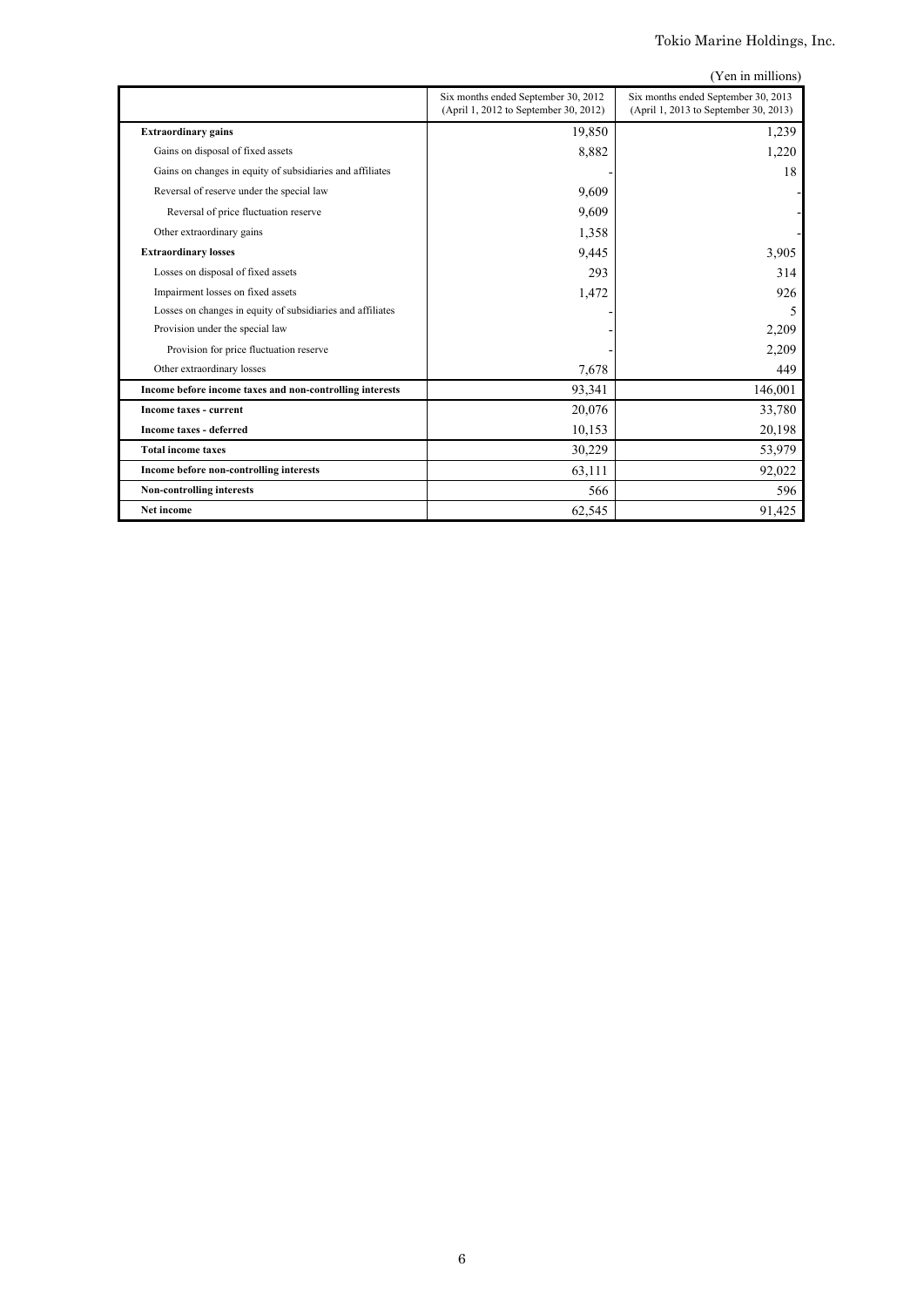# (Consolidated Statement of Comprehensive Income)

|                                                                                         |                                                                              | (Yen in millions)                                                            |
|-----------------------------------------------------------------------------------------|------------------------------------------------------------------------------|------------------------------------------------------------------------------|
|                                                                                         | Six months ended September 30, 2012<br>(April 1, 2012 to September 30, 2012) | Six months ended September 30, 2013<br>(April 1, 2013 to September 30, 2013) |
| Income before non-controlling interests                                                 | 63,111                                                                       | 92,022                                                                       |
| Other comprehensive income                                                              |                                                                              |                                                                              |
| Unrealized gains on securities, net of taxes                                            | (168,099)                                                                    | 107,610                                                                      |
| Deferred gains (losses) on hedge transactions                                           | (303)                                                                        | (3,191)                                                                      |
| Foreign currency translation adjustments                                                | 11,562                                                                       | 109,646                                                                      |
| Share of other comprehensive income of affiliates accounted<br>for by the equity method | 108                                                                          | 733                                                                          |
| Total other comprehensive income                                                        | (156, 732)                                                                   | 214,799                                                                      |
| <b>Total comprehensive income</b>                                                       | (93,620)                                                                     | 306,821                                                                      |
| Comprehensive income attributable to:                                                   |                                                                              |                                                                              |
| Owners of the parent                                                                    | (94, 610)                                                                    | 305,536                                                                      |
| Non-controlling interests                                                               | 989                                                                          | 1,284                                                                        |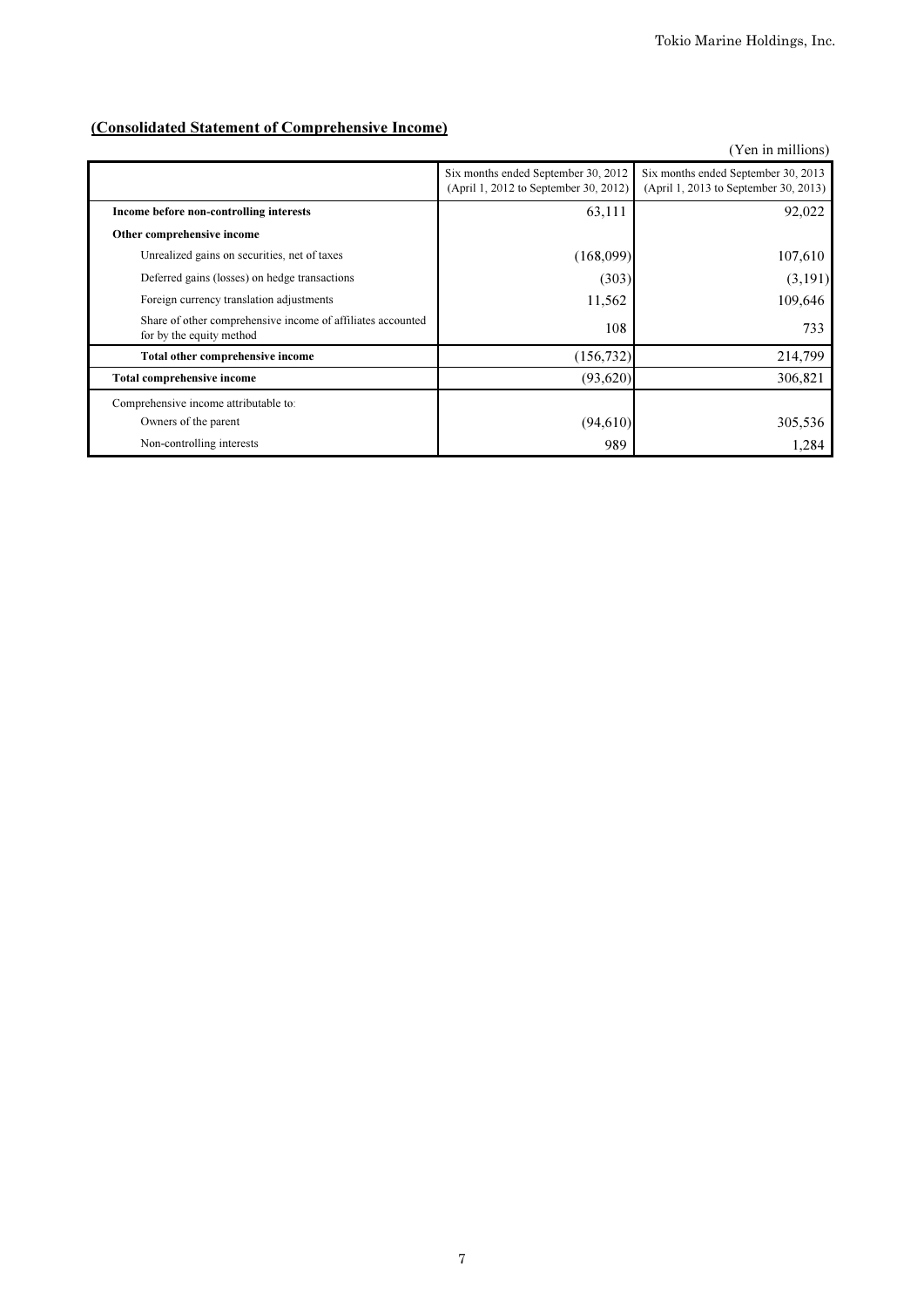# **(3) Consolidated Statement of Changes in Shareholders' Equity**

|                                       |                                                                              | (Yen in millions)                                                            |
|---------------------------------------|------------------------------------------------------------------------------|------------------------------------------------------------------------------|
|                                       | Six months ended September 30, 2012<br>(April 1, 2012 to September 30, 2012) | Six months ended September 30, 2013<br>(April 1, 2013 to September 30, 2013) |
| <b>Shareholders' equity</b>           |                                                                              |                                                                              |
| Share capital                         |                                                                              |                                                                              |
| Beginning balance                     | 150,000                                                                      | 150,000                                                                      |
| Changes during the six months         |                                                                              |                                                                              |
| Total changes during the six months   |                                                                              |                                                                              |
| Ending balance                        | 150,000                                                                      | 150,000                                                                      |
| <b>Retained earnings</b>              |                                                                              |                                                                              |
| Beginning balance                     | 1,104,810                                                                    | 1,088,315                                                                    |
| Changes during the six months         |                                                                              |                                                                              |
| Dividends                             | (19, 173)                                                                    | (21,093)                                                                     |
| Net income                            | 62,545                                                                       | 91,425                                                                       |
| Disposition of treasury shares        | (49)                                                                         | (142)                                                                        |
| Retirement of treasury shares         | (101, 860)                                                                   |                                                                              |
| Changes in the scope of consolidation | (110)                                                                        |                                                                              |
| Others (Note)                         | (131)                                                                        | (1,210)                                                                      |
| Total changes during the six months   | (58, 778)                                                                    | 68,978                                                                       |
| Ending balance                        | 1,046,031                                                                    | 1,157,294                                                                    |
| <b>Treasury shares</b>                |                                                                              |                                                                              |
| Beginning balance                     | (109, 418)                                                                   | (7, 237)                                                                     |
| Changes during the six months         |                                                                              |                                                                              |
| Repurchase of treasury shares         | (13)                                                                         | (54)                                                                         |
| Disposition of treasury shares        | 363                                                                          | 648                                                                          |
| Retirement of treasury shares         | 101,860                                                                      |                                                                              |
| Total changes during the six months   | 102,210                                                                      | 593                                                                          |
| Ending balance                        | (7,207)                                                                      | (6, 643)                                                                     |
| <b>Total shareholders' equity</b>     |                                                                              |                                                                              |
| Beginning balance                     | 1,145,391                                                                    | 1,231,078                                                                    |
| Changes during the six months         |                                                                              |                                                                              |
| Dividends                             | (19, 173)                                                                    | (21,093)                                                                     |
| Net income                            | 62,545                                                                       | 91,425                                                                       |
| Repurchase of treasury shares         | (13)                                                                         | (54)                                                                         |
| Disposition of treasury shares        | 313                                                                          | 505                                                                          |
| Changes in the scope of consolidation | (110)                                                                        |                                                                              |
| Others (Note)                         | (131)                                                                        | (1,210)                                                                      |
| Total changes during the six months   | 43,431                                                                       | 69,571                                                                       |
| Ending balance                        | 1,188,823                                                                    | 1,300,650                                                                    |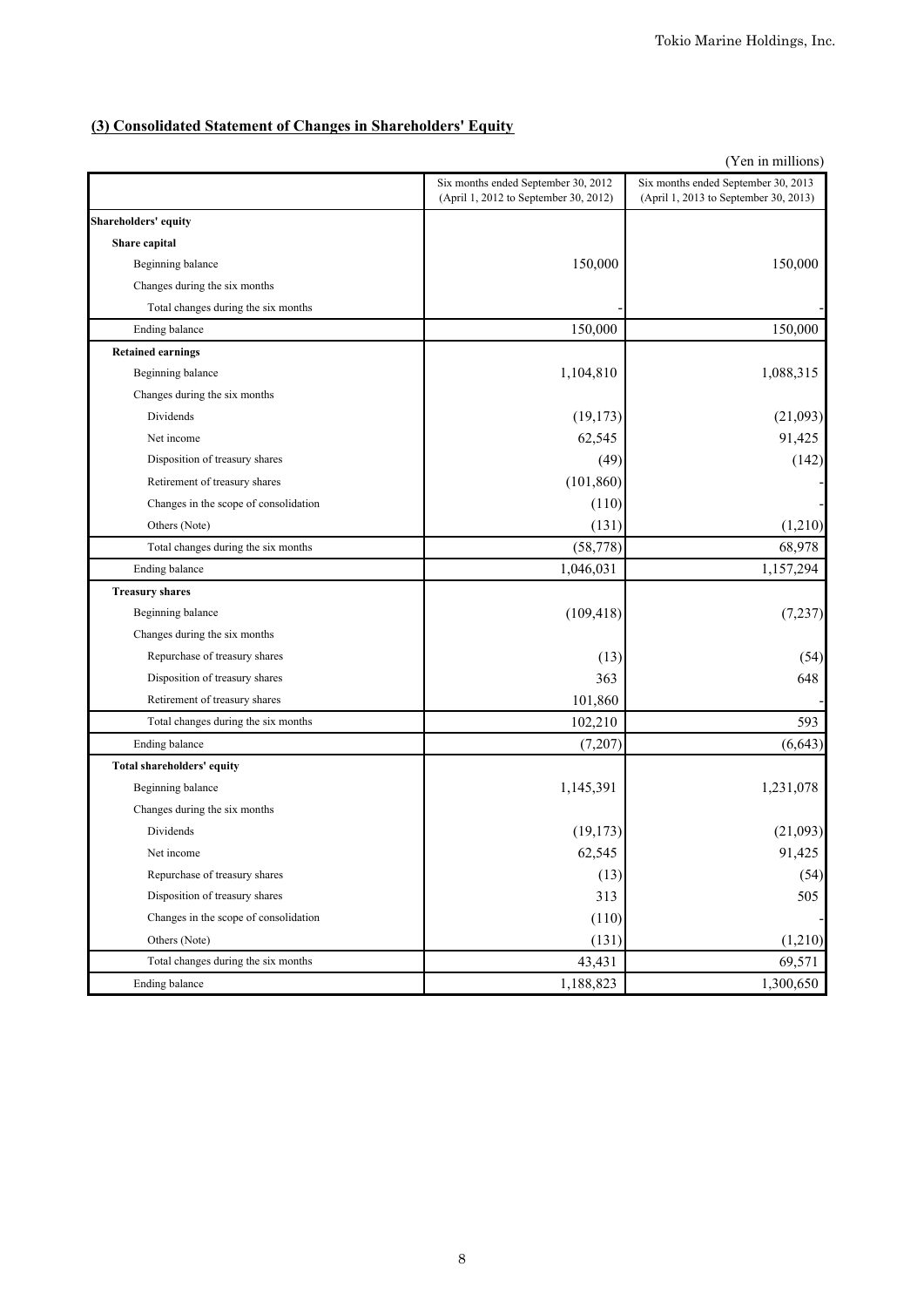| (Yen in millions)                                    |                                                                              |                                                                              |  |  |
|------------------------------------------------------|------------------------------------------------------------------------------|------------------------------------------------------------------------------|--|--|
|                                                      | Six months ended September 30, 2012<br>(April 1, 2012 to September 30, 2012) | Six months ended September 30, 2013<br>(April 1, 2013 to September 30, 2013) |  |  |
| Accumulated other comprehensive income               |                                                                              |                                                                              |  |  |
| Unrealized gains on securities, net of tax           |                                                                              |                                                                              |  |  |
| Beginning balance                                    | 828,245                                                                      | 1,172,896                                                                    |  |  |
| Changes during the six months                        |                                                                              |                                                                              |  |  |
| Net changes in items other than shareholders' equity | (168, 116)                                                                   | 108,032                                                                      |  |  |
| Total changes during the six months                  | (168, 116)                                                                   | 108,032                                                                      |  |  |
| Ending balance                                       | 660,128                                                                      | 1,280,929                                                                    |  |  |
| Deferred gains (losses) on hedge transactions        |                                                                              |                                                                              |  |  |
| Beginning balance                                    | 22,780                                                                       | 21,921                                                                       |  |  |
| Changes during the six months                        |                                                                              |                                                                              |  |  |
| Net changes in items other than shareholders' equity | (303)                                                                        | (3,191)                                                                      |  |  |
| Total changes during the six months                  | (303)                                                                        | (3,191)                                                                      |  |  |
| Ending balance                                       | 22,477                                                                       | 18,730                                                                       |  |  |
| Foreign currency translation adjustments             |                                                                              |                                                                              |  |  |
| Beginning balance                                    | (156, 812)                                                                   | (85,226)                                                                     |  |  |
| Changes during the six months                        |                                                                              |                                                                              |  |  |
| Net changes in items other than shareholders' equity | 11,263                                                                       | 109,269                                                                      |  |  |
| Total changes during the six months                  | 11,263                                                                       | 109,269                                                                      |  |  |
| Ending balance                                       | (145, 549)                                                                   | 24,043                                                                       |  |  |
| <b>Share acquisition rights</b>                      |                                                                              |                                                                              |  |  |
| Beginning balance                                    | 1,598                                                                        | 1,763                                                                        |  |  |
| Changes during the six months                        |                                                                              |                                                                              |  |  |
| Net changes in items other than shareholders' equity | (75)                                                                         | (212)                                                                        |  |  |
| Total changes during the six months                  | (75)                                                                         | (212)                                                                        |  |  |
| Ending balance                                       | 1,522                                                                        | 1,551                                                                        |  |  |
| <b>Non-controlling interests</b>                     |                                                                              |                                                                              |  |  |
| Beginning balance                                    | 16,261                                                                       | 20,749                                                                       |  |  |
| Changes during the six months                        |                                                                              |                                                                              |  |  |
| Net changes in items other than shareholders' equity | 1,460                                                                        | 955                                                                          |  |  |
| Total changes during the six months                  | 1,460                                                                        | 955                                                                          |  |  |
| Ending balance                                       | 17,722                                                                       | 21,705                                                                       |  |  |
| <b>Total net assets</b>                              |                                                                              |                                                                              |  |  |
| Beginning balance                                    | 1,857,465                                                                    | 2,363,183                                                                    |  |  |
| Changes during the six months                        |                                                                              |                                                                              |  |  |
| Dividends                                            | (19, 173)                                                                    | (21,093)                                                                     |  |  |
| Net income                                           | 62,545                                                                       | 91,425                                                                       |  |  |
| Repurchase of treasury shares                        | (13)                                                                         | (54)                                                                         |  |  |
| Disposition of treasury shares                       | 313                                                                          | 505                                                                          |  |  |
| Changes in the scope of consolidation                | (110)                                                                        |                                                                              |  |  |
| Others (Note)                                        | (131)                                                                        | (1,210)                                                                      |  |  |
| Net changes in items other than shareholders' equity | (155, 771)                                                                   | 214,854                                                                      |  |  |
| Total changes during the six months                  | (112, 339)                                                                   | 284,426                                                                      |  |  |
| Ending balance                                       | 1,745,125                                                                    | 2,647,610                                                                    |  |  |

(Note) "Others" consisted mainly of reclassification adjustments of deferred tax in accordance with accounting standards adopted by foreign consolidated subsidiaries, etc.

**(4) Notes regarding going concern assumption**

Not applicable.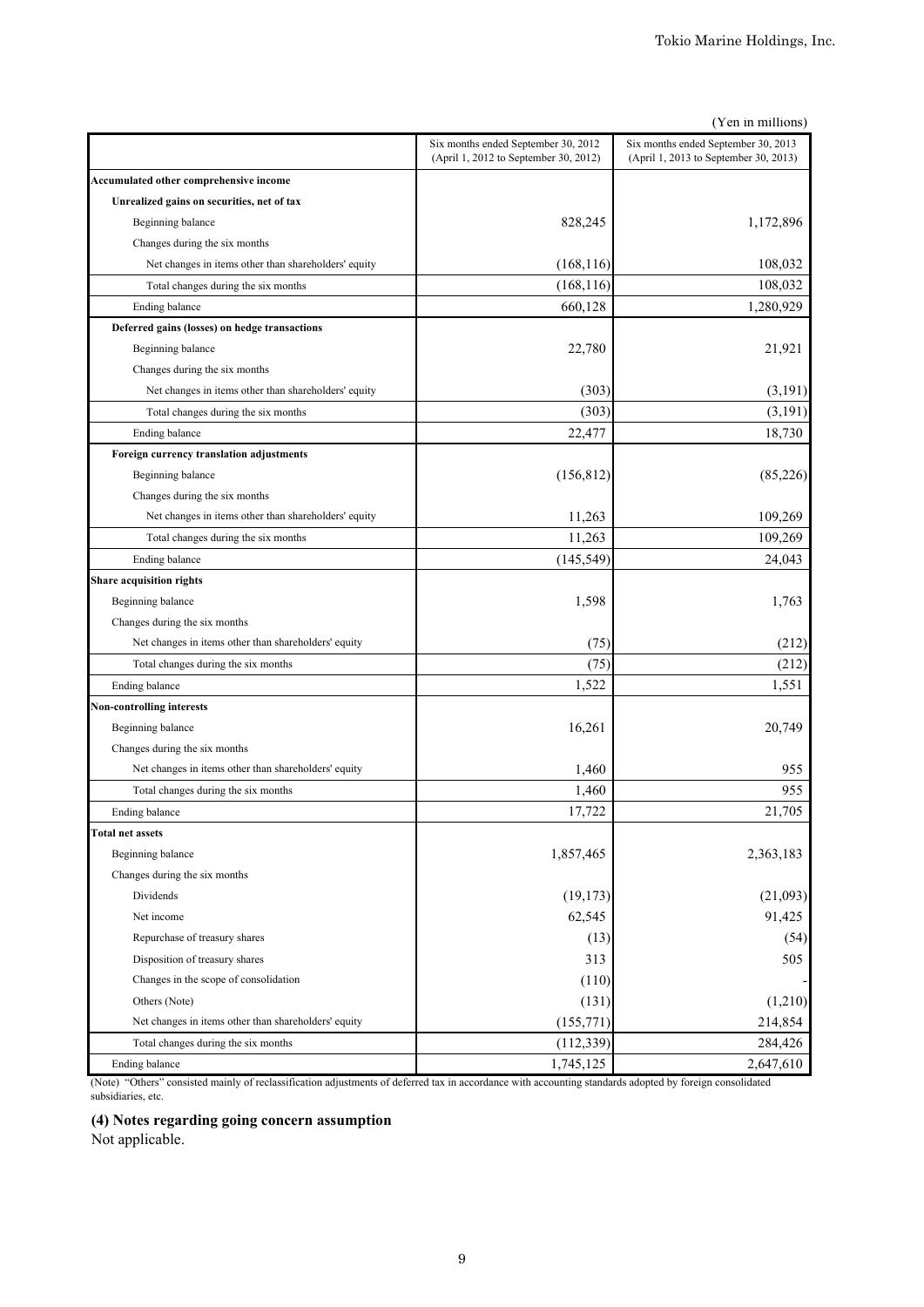# **4. Supplementary information (1) Summary of Consolidated Business Results**

|                                                                      |                                                                                    |                                                                                    |                        | (Yen in millions, except for %) |
|----------------------------------------------------------------------|------------------------------------------------------------------------------------|------------------------------------------------------------------------------------|------------------------|---------------------------------|
|                                                                      | Six months ended<br>September 30, 2012<br>(April 1, 2012 to<br>September 30, 2012) | Six months ended<br>September 30, 2013<br>(April 1, 2013 to<br>September 30, 2013) | Increase<br>(Decrease) | Rate of change                  |
| Ordinary income and expenses                                         |                                                                                    |                                                                                    |                        | $\frac{0}{0}$                   |
| <b>Underwriting income</b>                                           | 1,545,488                                                                          | 1,669,457                                                                          | 123,969                | 8.0                             |
| Net premiums written                                                 | 1,251,154                                                                          | 1,415,093                                                                          | 163,938                | 13.1                            |
| Deposit premiums from policyholders                                  | 59,198                                                                             | 55,315                                                                             | (3,883)                | (6.6)                           |
| Life insurance premiums                                              | 181,048                                                                            | 168,318                                                                            | (12,730)               | (7.0)                           |
| Reversal of outstanding claims                                       | 24,043                                                                             |                                                                                    | (24, 043)              | (100.0)                         |
| <b>Underwriting expenses</b>                                         | 1,282,229                                                                          | 1,571,323                                                                          | 289,094                | 22.5                            |
| Net claims paid                                                      | 762,182                                                                            | 745,723                                                                            | (16, 459)              | (2.2)                           |
| Loss adjustment expenses                                             | 59,543                                                                             | 59,532                                                                             | (10)                   | (0.0)                           |
| Agency commissions and brokerage                                     | 232,064                                                                            | 270,410                                                                            | 38,346                 | 16.5                            |
| Maturity refunds to policyholders                                    | 112,434                                                                            | 106,958                                                                            | (5, 476)               | (4.9)                           |
| Life insurance claims                                                | 84,045                                                                             | 148,498                                                                            | 64,452                 | 76.7                            |
| Provision for outstanding claims                                     |                                                                                    | 45,637                                                                             | 45,637                 |                                 |
| Provision for underwriting reserves                                  | 28,323                                                                             | 193,274                                                                            | 164,951                | 582.4                           |
| Investment income                                                    | 135,449                                                                            | 355,638                                                                            | 220,188                | 162.6                           |
| Interest and dividends                                               | 123,373                                                                            | 145,771                                                                            | 22,397                 | 18.2                            |
| Gains on sales of securities                                         | 26,270                                                                             | 63,783                                                                             | 37,513                 | 142.8                           |
| <b>Investment expenses</b>                                           | 94,034                                                                             | 30,923                                                                             | (63, 110)              | (67.1)                          |
| Losses on sales of securities                                        | 3,081                                                                              | 7,041                                                                              | 3,959                  | 128.5                           |
| Impairment losses on securities                                      | 31,600                                                                             | 4,454                                                                              | (27, 145)              | (85.9)                          |
| Operating and general administrative<br>expenses                     | 255,140                                                                            | 308,010                                                                            | 52,869                 | 20.7                            |
| Other ordinary income and expenses                                   | 30,773                                                                             | 31,512                                                                             | 739                    | 2.4                             |
| Equity in earnings (losses) of affiliates                            | 74                                                                                 | (1, 411)                                                                           | (1, 485)               | (1,994.8)                       |
| Deferred expenses under Article 113 of<br>the Insurance Business Act | (2,629)                                                                            | (2,316)                                                                            | 312                    |                                 |
| Ordinary profit                                                      | 82,935                                                                             | 148,667                                                                            | 65,731                 | 79.3                            |
| <b>Extraordinary gains and losses</b><br>Extraordinary gains         |                                                                                    |                                                                                    |                        |                                 |
| Extraordinary losses                                                 | 19,850<br>9,445                                                                    | 1,239<br>3,905                                                                     | (18,611)<br>(5, 539)   | (93.8)<br>(58.6)                |
| <b>Extraordinary gains (losses)</b>                                  | 10,405                                                                             | (2,665)                                                                            | (13, 071)              | (125.6)                         |
| Income before income taxes and non-controlling<br>interests          | 93,341                                                                             | 146,001                                                                            | 52,659                 | 56.4                            |
| Income taxes - current                                               | 20,076                                                                             | 33,780                                                                             | 13,704                 | 68.3                            |
| <b>Income taxes - deferred</b>                                       | 10,153                                                                             | 20,198                                                                             | 10,045                 | 98.9                            |
| <b>Total income taxes</b>                                            | 30,229                                                                             | 53,979                                                                             | 23,749                 | 78.6                            |
| Income before non-controlling interests                              | 63,111                                                                             | 92,022                                                                             | 28,910                 | 45.8                            |
| Non-controlling interests                                            | 566                                                                                | 596                                                                                | 30                     | 5.3                             |
| Net income                                                           | 62,545                                                                             | 91,425                                                                             | 28,879                 | 46.2                            |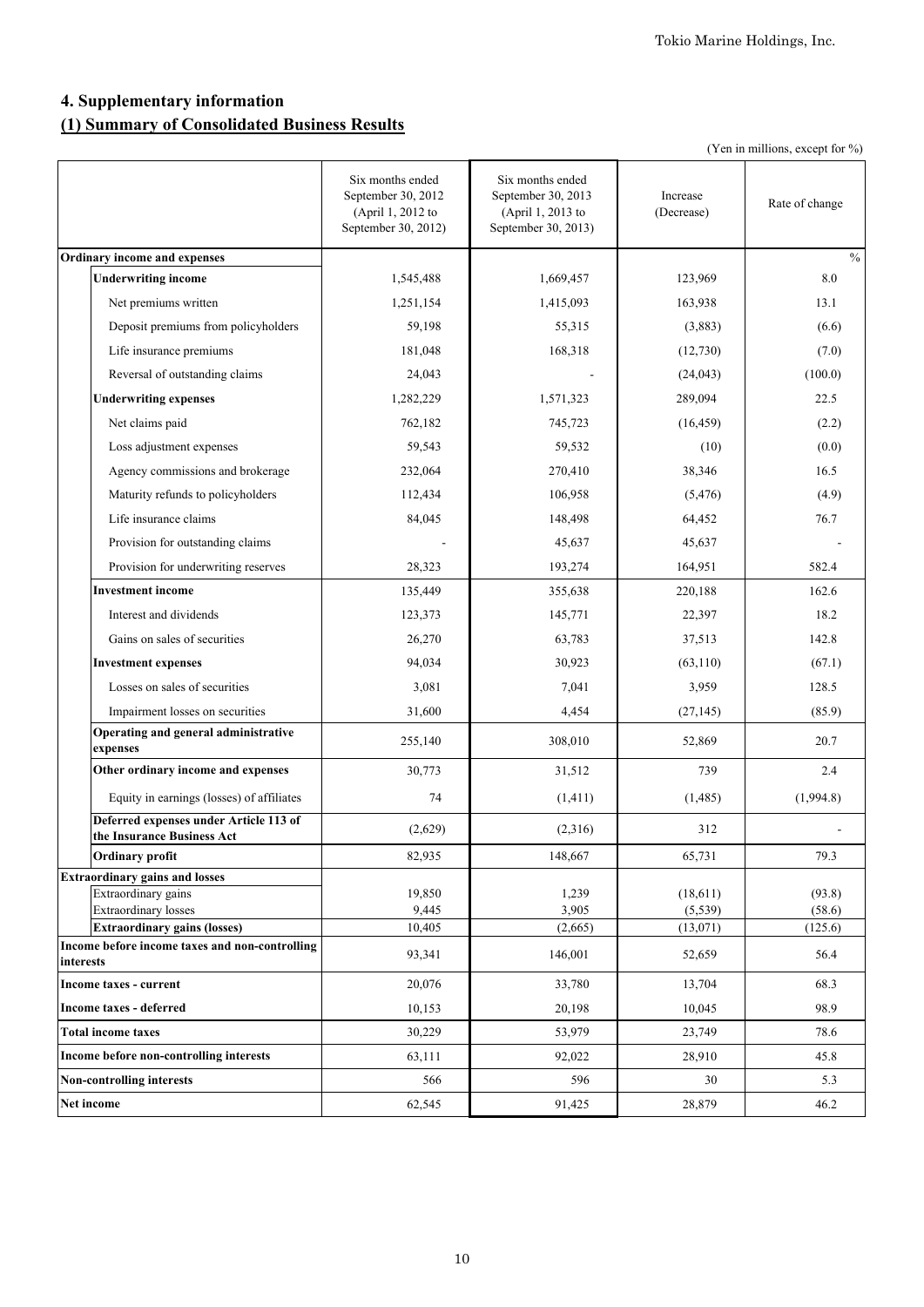# **(2) Premiums written and claims paid by lines of insurance**

| Driver premiums written including deposit premiums from poneyholders |                                                                              |                   |                |           | Y en in millions, except for %)                                              |                |
|----------------------------------------------------------------------|------------------------------------------------------------------------------|-------------------|----------------|-----------|------------------------------------------------------------------------------|----------------|
|                                                                      | Six months ended September 30, 2012<br>(April 1, 2012 to September 30, 2012) |                   |                |           | Six months ended September 30, 2013<br>(April 1, 2013 to September 30, 2013) |                |
|                                                                      | Amounts                                                                      | Composition ratio | Rate of change | Amounts   | Composition ratio                                                            | Rate of change |
|                                                                      |                                                                              | $\frac{0}{0}$     |                |           | $^{0/2}$                                                                     |                |
| Fire and allied lines                                                | 233,113                                                                      | 17.4              | 5.5            | 253,704   | 17.0                                                                         | 8.8            |
| Hull and cargo                                                       | 51,408                                                                       | 3.8               | (7.2)          | 60,738    | 4.1                                                                          | 18.1           |
| Personal accident                                                    | 155,751                                                                      | 11.6              | (5.5)          | 159,311   | 10.7                                                                         | 2.3            |
| Voluntary automobile                                                 | 538,716                                                                      | 40.2              | 5.6            | 582,379   | 39.0                                                                         | 8.1            |
| Compulsory automobile liability                                      | 126,376                                                                      | 9.4               | 5.9            | 140,745   | 9.4                                                                          | 11.4           |
| Others                                                               | 236,315                                                                      | 17.6              | 4.8            | 297,150   | 19.9                                                                         | 25.7           |
| Total                                                                | 1,341,681                                                                    | 100.0             | 3.5            | 1,494,030 | 100.0                                                                        | 11.4           |
| (Deposit premiums from policyholders)                                | 59,198                                                                       | 4.4               | (21.3)         | 55,315    | 3.7                                                                          | (6.6)          |

Direct premiums written including deposit premiums from policyholders (Yen in millions, except for  $\frac{9}{2}$ )

Net premiums written (Yen in millions, except for %)

|                                 | Six months ended September 30, 2012<br>(April 1, 2012 to September 30, 2012) |                   |                |           | Six months ended September 30, 2013<br>(April 1, 2013 to September 30, 2013) |                |
|---------------------------------|------------------------------------------------------------------------------|-------------------|----------------|-----------|------------------------------------------------------------------------------|----------------|
|                                 | Amounts                                                                      | Composition ratio | Rate of change | Amounts   | Composition ratio                                                            | Rate of change |
|                                 |                                                                              | $^{0}/_{0}$       | $^{0/2}$       |           | $^{0/2}$                                                                     | $\frac{0}{0}$  |
| Fire and allied lines           | 219,196                                                                      | 17.5              | 0.7            | 235,679   | 16.7                                                                         | 7.5            |
| Hull and cargo                  | 44,768                                                                       | 3.6               | (7.0)          | 54,150    | 3.8                                                                          | 21.0           |
| Personal accident               | 105,252                                                                      | 8.4               | 7.9            | 107,907   | 7.6                                                                          | 2.5            |
| Voluntary automobile            | 541,489                                                                      | 43.3              | 5.2            | 591,274   | 41.8                                                                         | 9.2            |
| Compulsory automobile liability | 135,139                                                                      | 10.8              | 10.9           | 141,987   | 10.0                                                                         | 5.1            |
| Others                          | 205,308                                                                      | 16.4              | 5.0            | 284,093   | 20.1                                                                         | 38.4           |
| Total                           | 1,251,154                                                                    | 100.0             | 4.6            | 1,415,093 | 100.0                                                                        | 13.1           |

Net claims paid (Yen in millions, except for %)

|                                 | Six months ended September 30, 2012<br>(April 1, 2012 to September 30, 2012) |                   |                |         | Six months ended September 30, 2013<br>(April 1, 2013 to September 30, 2013) |                |
|---------------------------------|------------------------------------------------------------------------------|-------------------|----------------|---------|------------------------------------------------------------------------------|----------------|
|                                 | Amounts                                                                      | Composition ratio | Rate of change | Amounts | Composition ratio                                                            | Rate of change |
|                                 |                                                                              | 0/                |                |         | $\frac{0}{0}$                                                                | $\frac{0}{0}$  |
| Fire and allied lines           | 160,560                                                                      | 21.1              | (45.3)         | 110,338 | 14.8                                                                         | (31.3)         |
| Hull and cargo                  | 23,083                                                                       | 3.0               | (7.5)          | 28,597  | 3.8                                                                          | 23.9           |
| Personal accident               | 44,974                                                                       | 5.9               | 0.9            | 47,396  | 6.4                                                                          | 5.4            |
| Voluntary automobile            | 327,825                                                                      | 43.0              | 1.3            | 332,482 | 44.6                                                                         | 1.4            |
| Compulsory automobile liability | 119,180                                                                      | 15.6              | 2.6            | 116,797 | 15.7                                                                         | (2.0)          |
| Others                          | 86,558                                                                       | 11.4              | 9.2            | 110,110 | 14.8                                                                         | 27.2           |
| Total                           | 762,182                                                                      | 100.0             | (13.6)         | 745,723 | 100.0                                                                        | (2.2)          |

Note: Amounts are after elimination of inter-segment transactions.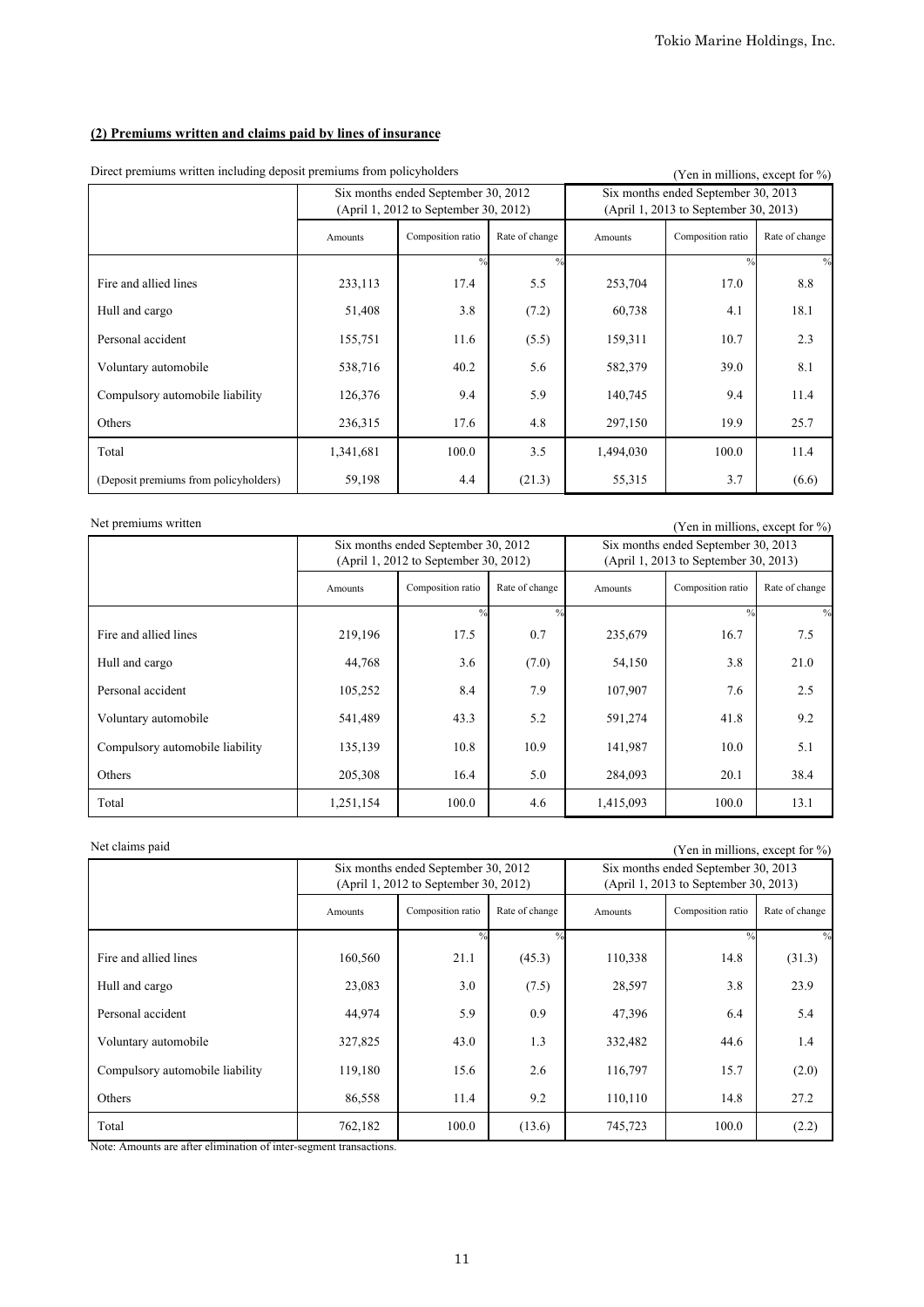# (3) Securities

| 1. Bonds held to maturity       |                             |                                                 |                      |                   |                                                 |                          | (Yen in millions) |
|---------------------------------|-----------------------------|-------------------------------------------------|----------------------|-------------------|-------------------------------------------------|--------------------------|-------------------|
|                                 |                             |                                                 | As of March 31, 2013 |                   |                                                 | As of September 30, 2013 |                   |
|                                 |                             | Carrying<br>amount shown<br>on balance<br>sheet | Fair value           | <b>Difference</b> | Carrying<br>amount shown<br>on balance<br>sheet | Fair value               | Difference        |
| Those with fair                 | Domestic debt<br>securities | 2,515,693                                       | 2,799,041            | 283,348           | 2,610,670                                       | 2,829,650                | 218,979           |
| value exceeding<br>the carrying | Foreign securities          | 18,540                                          | 19,398               | 858               | 17,883                                          | 18,706                   | 822               |
| amount                          | Subtotal                    | 2,534,233                                       | 2,818,440            | 284,206           | 2,628,554                                       | 2,848,356                | 219,802           |
| Those with fair                 | Domestic debt<br>securities | 80,511                                          | 79,114               | (1,396)           | 170,611                                         | 166,726                  | (3,884)           |
| value not<br>exceeding the      | Foreign securities          | 1,041                                           | 961                  | (79)              | 1,145                                           | 1,044                    | (100)             |
| carrying amount                 | Subtotal                    | 81,553                                          | 80,076               | (1, 476)          | 171,756                                         | 167,771                  | (3,984)           |
| Total                           |                             | 2,615,786                                       | 2,898,517            | 282,730           | 2,800,310                                       | 3,016,128                | 215,817           |

#### 2. Bonds earmarked for underwriting reserves (Yen in millions)

Carrying amount shown on balance sheet Fair value Difference Carrying amount shown on balance sheet Fair value | Difference Domestic debt securities 186,808 92,126 5,318 82,458 86,759 4,301 Foreign securities | 95,038 | 101,937 | 6,899 83,592 87,752 | 4,159 Subtotal 181,846 194,064 12,218 166,050 174,511 8,461 Domestic debt securities <sup>6</sup> <sup>6</sup> (0) <sup>750</sup> <sup>738</sup> (12) Foreign securities 2,282 2,234 (47) 4,965 4,665 (299) Subtotal 2,288 2,240 (48) 5,715 5,404 (311) 184,135 196,305 12,170 171,766 179,915 8,149 As of March 31, 2013 As of September 30, 2013 Those with fair value exceeding the carrying amount Those with fair value not exceeding the carrying amount Total

#### 3. Available-for-sale securities (Yen in millions) Fair value shown on balance sheet Cost Difference Fair value shown on balance sheet Cost Difference Domestic debt securities 3,977,583 3,730,545 247,038 3,837,824 3,663,345 174,478 Domestic equity securities 2,067,776 731,975 1,335,800 2,329,917 731,107 1,598,810 Foreign securities 1,683,691 1,542,682 141,008 1,287,437 1,172,804 114,633 Others (Note 2) 371,641 343,923 27,717 311,505 282,372 29,133 Subtotal 8,100,693 6,349,127 1,751,566 7,766,686 5,849,630 1,917,055 Domestic debt securities 242,920 243,769 (848) 584,774 586,916 (2,141) Domestic equity securities 49,997 57,798 (7,801) 33,019 36,557 (3,537) Foreign securities 281,138 287,505 (6,367) 888,818 924,996 (36,178) Others (Note 3) 500,025 501,708 (1,682) 573,997 583,646 (9,648) Subtotal 1,074,081 1,090,781 (16,700) 2,080,609 2,132,116 (51,506) Total 9,174,774 7,439,908 1,734,865 9,847,295 7,981,746 1,865,549 As of September 30, 2013 Those with fair value exceeding the cost Those with fair value not exceeding the cost As of March 31, 2013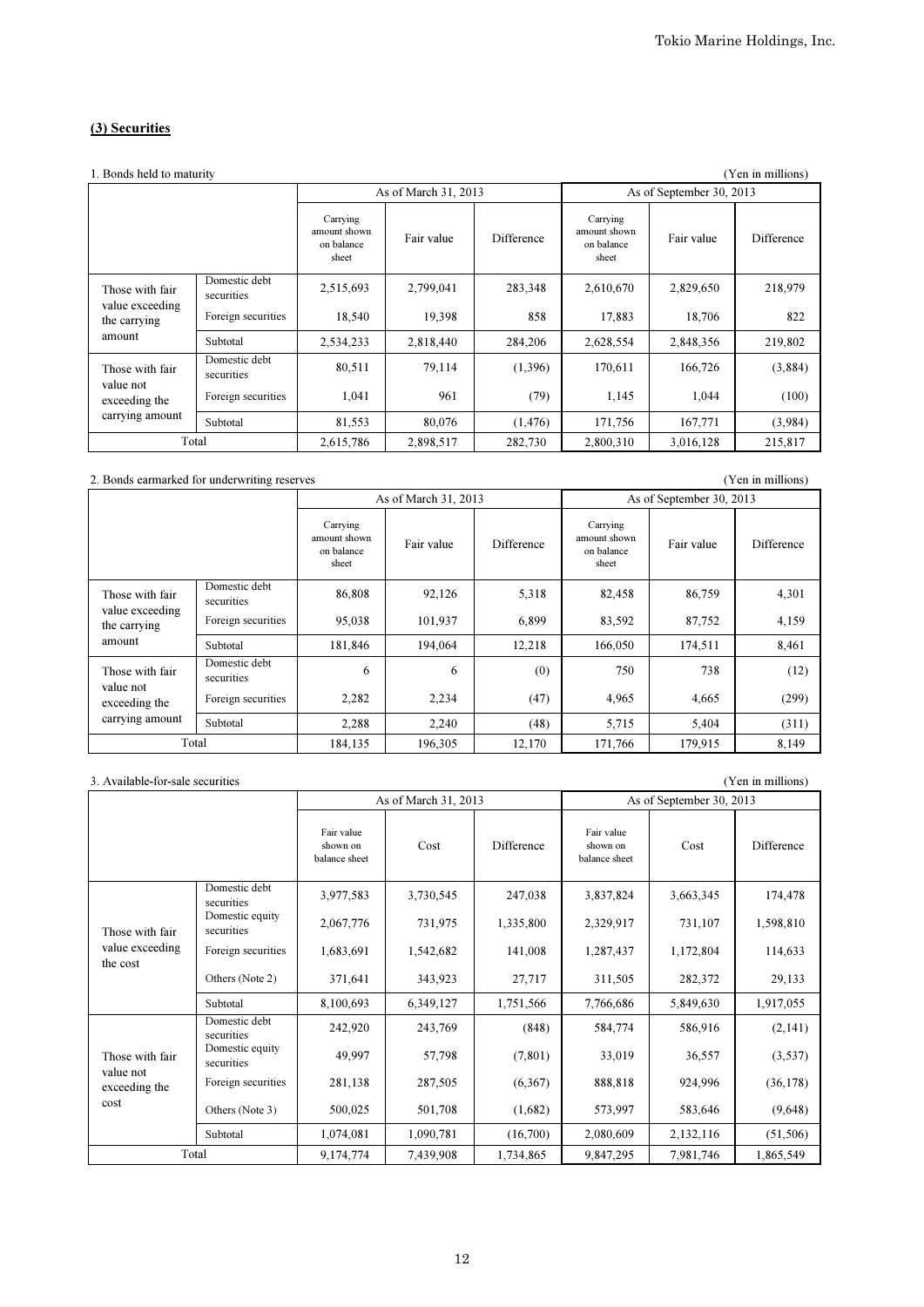### (Note)

- 1. Available-for-sale securities whose fair value can not be measured reliably are not included in the table above.
- 2. As of March 31, 2013, "Others" includes negotiable certificates of deposit (fair value: 275 million yen; cost: 267 million yen; difference: 8 million yen) which are presented as "Cash and bank deposits" on the consolidated balance sheet, and foreign mortgage securities, etc. (fair value: 358,991 million yen; cost: 333,965 million yen; difference: 25,026 million yen) which are presented as "Monetary receivables bought" on the consolidated balance sheet.

As of September 30, 2013, "Others" includes negotiable certificates of deposit (fair value: 154 million yen; cost: 152 million yen; difference: 1 million yen) which are presented as "Cash and bank deposits" on the consolidated balance sheet, and foreign mortgage securities, etc. (fair value: 300,420 million yen; cost: 274,157 million yen; difference: 26,262 million yen) which are presented as "Monetary receivables bought" on the consolidated balance sheet.

3. As of March 31, 2013, "Others" includes negotiable certificates of deposit (fair value: 63,355 million yen; cost: 63,356 million yen; difference: (0) million yen) which are presented as "Cash and bank deposits" on the consolidated balance sheet, and commercial paper, etc. (fair value: 432,476 million yen; cost: 433,911 million yen; difference: (1,434) million yen) which are presented as "Monetary receivables bought" on the consolidated balance sheet.

As of September 30, 2013, "Others" includes negotiable certificates of deposit (fair value: 52,975 million yen; cost: 52,977 million yen; difference: (1) million yen) which are presented as "Cash and bank deposits" on the consolidated balance sheet, and commercial paper, etc. (fair value: 517,667 million yen; cost: 527,189 million yen; difference: (9,521) million yen) which are presented as "Monetary receivables bought" on the consolidated balance sheet.

## 4. Securities impaired

For the fiscal year ended March 31, 2013, impairment losses of 4,255 million yen (domestic debt securities: 65 million yen; domestic equity securities: 4,061 million yen; foreign securities: 57 million yen; others: 71 million yen) were recognized for "Available-for-sale securities" with fair value. Impairment losses of 3,140 million yen (domestic equity securities: 2,294 million yen; foreign securities: 845 million yen) were also recognized for those whose fair value cannot be measured reliably.

For the six months ended September 30, 2013, impairment losses of 1,640 million yen (domestic equity securities: 1,293 million yen; foreign securities: 39 million yen; others: 307 million yen) were recognized for "Available-for-sale securities" with fair value. Impairment losses of 3,120 million yen (domestic equity securities: 52 million yen; foreign securities: 150 million yen; others: 2,917 million yen) were also recognized for those whose fair value cannot be measured reliably.

In principle, an impairment loss on a security with fair value is recognized when the fair value is 30% or more below its cost.